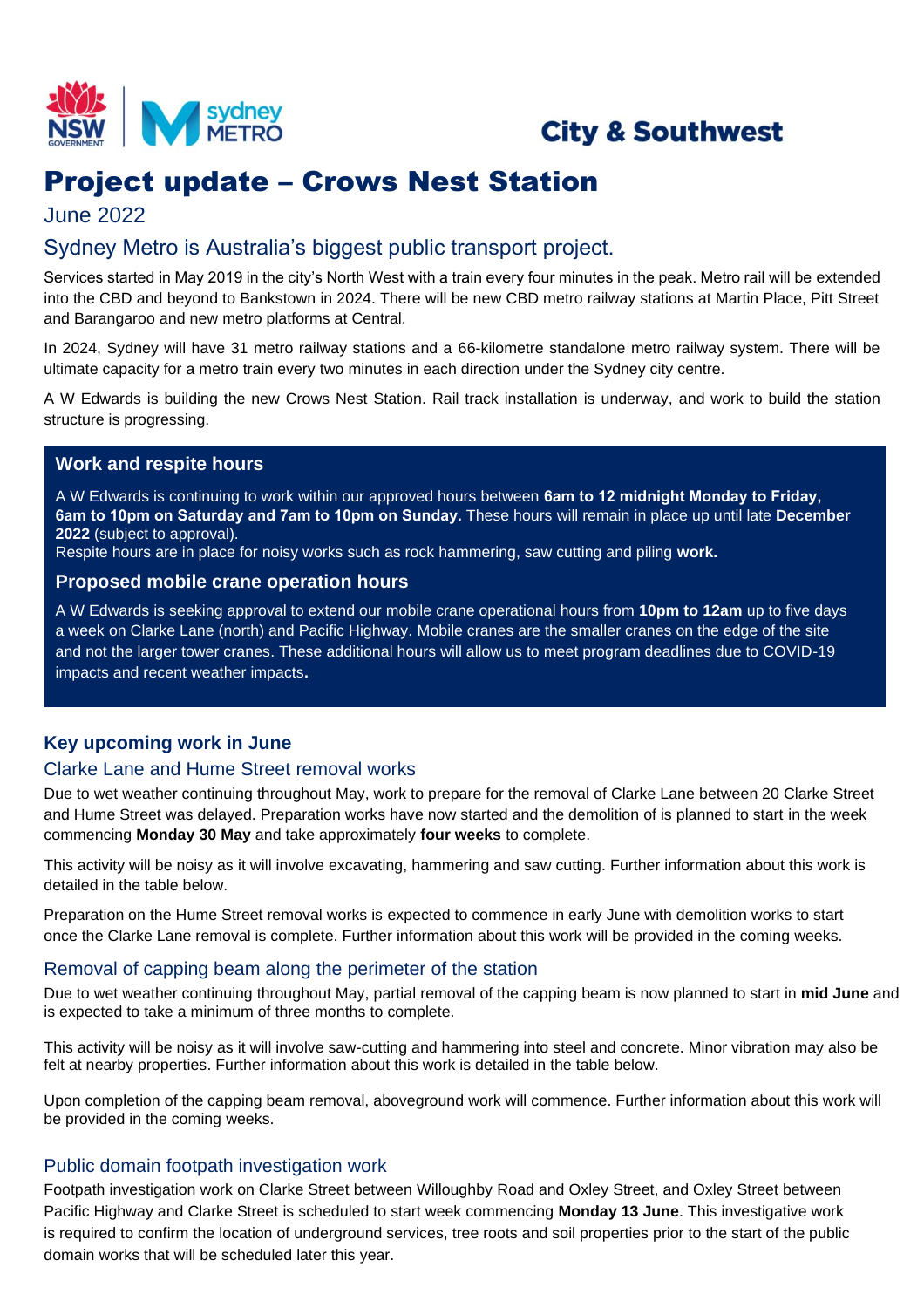Some of this work will be noisy as it will involve potholing, trenching and use of a vacuum truck. You may also notice surveyors marking sections of the footpath. Mitigation measures will be in place to manage impacts. We will update nearby properties with start times, locations, and duration of this investigative work prior to starting.

# Work activities table (subject to Public Health Orders and weather and site conditions permitting)

Please see indicative table of all activities, including activities mentioned above, scheduled **from Wednesday 1 June to Thursday 30 June** below.

| Standard construction hours are Monday to Friday 7am to 6pm and Saturday 8am to 1pm                                                                                                |                                                                                                                                                                                                                                                                                                                                                                                                                                                                                                                                                                                                                                                                                                                                                                                                                                                                                                                                                                                                                                                                                                                                                                                                                                                                                                                                                                                                                                                                                                                                                                                                                                                                                                                                     |  |  |  |  |  |  |  |
|------------------------------------------------------------------------------------------------------------------------------------------------------------------------------------|-------------------------------------------------------------------------------------------------------------------------------------------------------------------------------------------------------------------------------------------------------------------------------------------------------------------------------------------------------------------------------------------------------------------------------------------------------------------------------------------------------------------------------------------------------------------------------------------------------------------------------------------------------------------------------------------------------------------------------------------------------------------------------------------------------------------------------------------------------------------------------------------------------------------------------------------------------------------------------------------------------------------------------------------------------------------------------------------------------------------------------------------------------------------------------------------------------------------------------------------------------------------------------------------------------------------------------------------------------------------------------------------------------------------------------------------------------------------------------------------------------------------------------------------------------------------------------------------------------------------------------------------------------------------------------------------------------------------------------------|--|--|--|--|--|--|--|
| Location                                                                                                                                                                           | Detail (work may include but is not limited to the following activities)                                                                                                                                                                                                                                                                                                                                                                                                                                                                                                                                                                                                                                                                                                                                                                                                                                                                                                                                                                                                                                                                                                                                                                                                                                                                                                                                                                                                                                                                                                                                                                                                                                                            |  |  |  |  |  |  |  |
| <b>Within Crows Nest</b><br>Station site work<br>area<br>(Sites A, B<br>and C as<br>shown in<br>the map<br>overleaf)                                                               | Ongoing general work activities inside the station box<br>Delivery, installation and removal of machinery, materials and equipment by crane between<br>the station box area and surrounding streets.<br>Formwork, reinforcement installation, welding, waterproofing (Site C only) and concrete<br>$\bullet$<br>pouring.<br>Installation of pre-cast beams and planks, services, internal brick work and station fit-out.<br>$\bullet$<br>Removal of steel and concrete capping beam including jackhammering and saw cutting.<br>$\bullet$<br>Continued station trackway works, including concrete, sleeper and rail works construction<br>$\bullet$<br>carried out by Systems Connect.                                                                                                                                                                                                                                                                                                                                                                                                                                                                                                                                                                                                                                                                                                                                                                                                                                                                                                                                                                                                                                             |  |  |  |  |  |  |  |
| Surrounding<br>streets:<br>Pacific Highway<br>$\bullet$<br><b>Hume Street</b><br>$\bullet$<br><b>Clarke Street</b><br>$\bullet$<br>Clarke Lane<br>$\bullet$<br><b>Oxley Street</b> | <b>Clarke Lane removal works</b><br>Hammering, saw-cutting and drilling into existing road pavement, structural support beams<br>$\bullet$<br>and reinforcement using road saws and large excavators with hammer and drill<br>attachments.<br>Relocation of existing services.<br>Footpath investigation work on Clarke Street<br>Work will occur between Willoughby Road and Oxley Street, and Oxley Street between Pacific<br>Highway and Clarke Street.<br>This work will occur in stages starting at Pacific Highway and Oxley Street travelling south<br>$\bullet$<br>towards Willoughby Road and will involve potholing, trenching, and use of a vacuum truck.<br>Some parking spaces will be temporarily occupied as part of this work. We will update nearby<br>properties with start times, exact locations, and duration of this work prior to starting.<br>Ongoing general work activities on surrounding streets<br>Establishing temporary traffic changes, including stop slow traffic arrangements on Hume<br>$\bullet$<br>Street, setting up safe work areas with barriers and fencing.<br>Delivery and removal of equipment, machinery and materials including concrete deliveries<br>$\bullet$<br>and pumping via Clarke Lane and Pacific Highway. Systems Connect will be pouring concrete<br>from surrounding streets down into the trackway.<br>Concrete deliveries and pours via Pacific Highway and Clarke Lane.<br>$\bullet$<br>Set up of a mobile crane on Clarke Lane south will continue intermittently over the coming months.<br>This is due to work continuing inside the station box. Traffic will be diverted when this occurs<br>(further details about the traffic changes are provided overleaf). |  |  |  |  |  |  |  |

#### **Work taking place outside standard construction hours**

*Note: for the most part we don't expect to work past 6pm on Saturday and Sunday evenings. We will confirm any changes in our weekly email updates. Please send us your address and email address to receive these updates.*

| Location                                              | <b>Detail</b> (work may include but is not limited to the following activities)                                                                            |
|-------------------------------------------------------|------------------------------------------------------------------------------------------------------------------------------------------------------------|
| <b>Within Crows Nest</b>                              | From 6am to 7am                                                                                                                                            |
| Station site work<br>area                             | Waterproofing, steel fixing, installation of inground services, concrete pump set up, structural<br>$\bullet$<br>steel, formwork and precast installation. |
| (Sites A, B and C as<br>shown in the map<br>overleaf) | From 6pm to 12 midnight Monday to Friday, 6am to 8am and 1pm to 10pm Saturday and<br><b>7am to 10pm Sunday</b>                                             |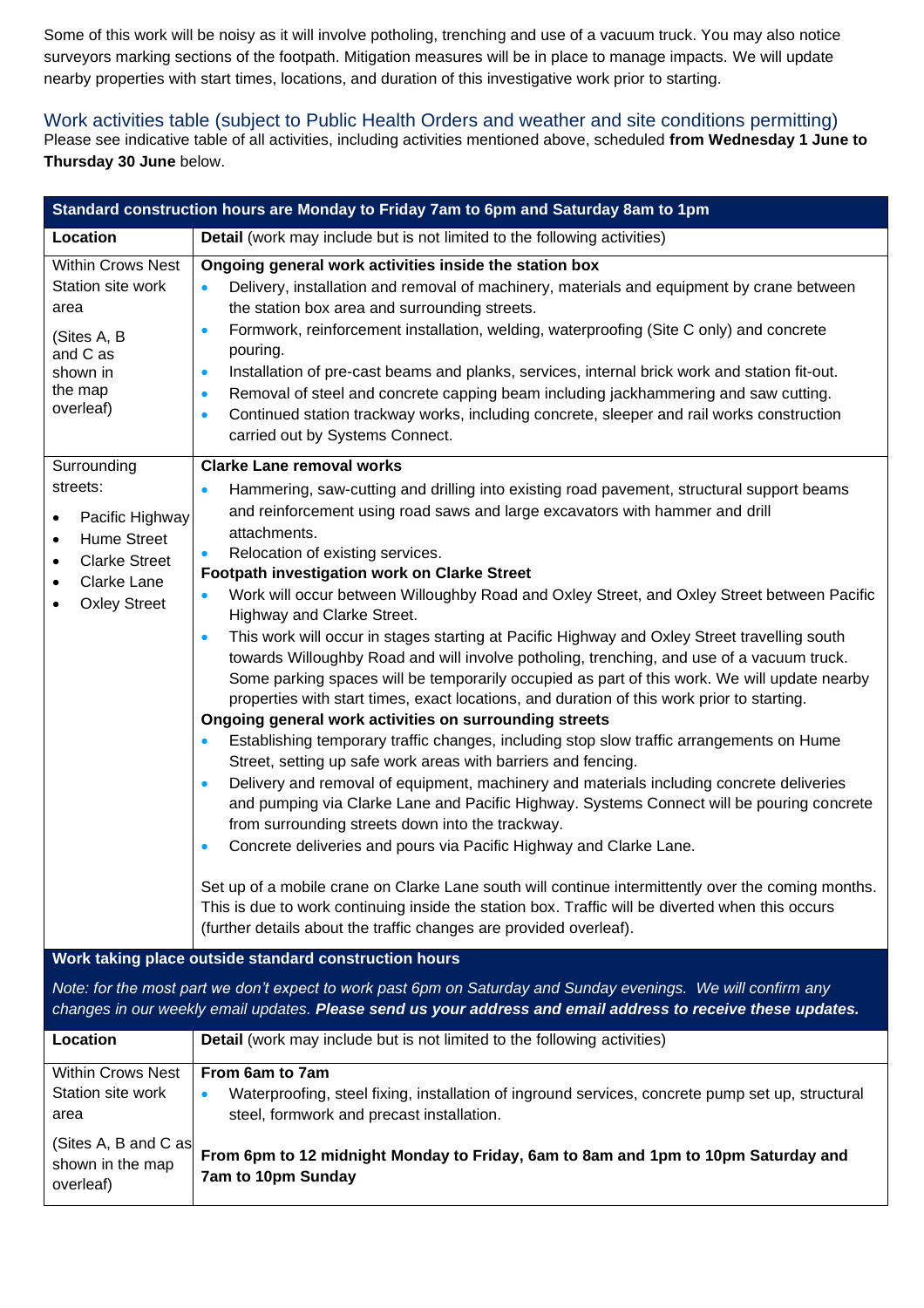|                      | Waterproofing, steel fixing, concrete finishing work, installation of inground services and<br>$\bullet$<br>formwork.            |  |  |  |  |  |  |  |
|----------------------|----------------------------------------------------------------------------------------------------------------------------------|--|--|--|--|--|--|--|
|                      | Crane lifts of equipment and materials are Monday to Sunday up until 10pm (except for<br>$\bullet$<br>oversize delivery nights). |  |  |  |  |  |  |  |
|                      | Systems Connect will also be working inside the station box down on the trackway level up to                                     |  |  |  |  |  |  |  |
|                      | 4am each morning. Given this work area is covered by completed upper levels, no noise                                            |  |  |  |  |  |  |  |
|                      | impacts are expected. Site lights will remain on and worker lifts will be operational.                                           |  |  |  |  |  |  |  |
| Surrounding          | From 6pm to 12 midnight Monday to Friday and 10pm Saturday and Sunday:                                                           |  |  |  |  |  |  |  |
| streets:             | low impact activities<br>$\bullet$                                                                                               |  |  |  |  |  |  |  |
|                      | deliveries via delivery lane on Pacific Highway<br>$\circ$                                                                       |  |  |  |  |  |  |  |
| Pacific Highway      | concrete pours up until 10pm via Clarke Lane and Pacific Highway.<br>$\circ$                                                     |  |  |  |  |  |  |  |
| <b>Clarke Street</b> |                                                                                                                                  |  |  |  |  |  |  |  |
| Clarke Lane          | From 10pm to 5am the following morning (approved up to four nights a week):                                                      |  |  |  |  |  |  |  |
| Hume Street.         | delivery of oversize components to the site via Pacific Highway<br>$\bullet$                                                     |  |  |  |  |  |  |  |
|                      | lifting components from transport vehicles into our work area via tower crane.<br>$\bullet$                                      |  |  |  |  |  |  |  |
|                      | Deliveries may be required 24/7 via Pacific Highway to support fit-out works (subject to approval).                              |  |  |  |  |  |  |  |

# **Calendar of planned night-time delivery dates in June**

| <b>Monday</b> | <b>Tuesday</b> | <b>Wednesday</b> | <b>Thursday</b> | <b>Friday</b>  | <b>Saturday</b> | <b>Sunday</b> | Planned delivery nights<br>Contingency delivery nights<br>No deliveries<br>*If planned delivery nights are<br>cancelled and contingency nights<br>used, we will let you know via<br>email. Please ensure you are<br>signed up to our email<br>distribution list to receive these<br>updates. If you have not yet<br>signed up, please send us your<br>email address, name and<br>residential address. |
|---------------|----------------|------------------|-----------------|----------------|-----------------|---------------|-------------------------------------------------------------------------------------------------------------------------------------------------------------------------------------------------------------------------------------------------------------------------------------------------------------------------------------------------------------------------------------------------------|
|               |                |                  | $\overline{2}$  | $\overline{3}$ | $\overline{4}$  | 5             |                                                                                                                                                                                                                                                                                                                                                                                                       |
|               |                |                  |                 |                |                 |               |                                                                                                                                                                                                                                                                                                                                                                                                       |
| 6             | 7              | 8                | 9               | 10             | 11              | 12            |                                                                                                                                                                                                                                                                                                                                                                                                       |
| 13            | 14             | 15               | 16              | 17             | 18              | 19            |                                                                                                                                                                                                                                                                                                                                                                                                       |
| 20            | 21             | 22               | 23              | 24             | 25              | 26            |                                                                                                                                                                                                                                                                                                                                                                                                       |
| 27            | 28             | 29               | 30              |                |                 |               |                                                                                                                                                                                                                                                                                                                                                                                                       |

## **What to expect**

- Equipment used will include, but is not limited to, handheld and electric tools, power drills, cranes, elevated work platforms, excavators, generators, compaction equipment, lighting towers, concrete trucks, mixers and pumps, light and heavy vehicles, delivery trucks, pavement cutter, welding equipment, vacuum truck and pipe cutters.
- **Some of this work will be noisy, particularly when carrying out Clarke Lane removal and capping beam removal work.** The project team will limit these impacts where possible. Respite periods will be provided from high impact work, non-tonal reverse movement alarms will be used and equipment turned off when not in use. Workers will also be instructed to keep noise to a minimum.

## **Changes to motorist and pedestrian access at Crows Nest**

*\* Some of this work will block sections of the footpath and road. Traffic control and signage will be in place to safely direct motorists, pedestrians and cyclists through these changes. Please plan ahead and allow extra time for your journey.*

#### **Clarke Lane**

• Access into Hume Street from Clarke Lane (south) will continue into June to facilitate a mobile crane set up and large concrete pours. When this happens, Clarke Lane will be converted into two-way access via Clarke Street at Hume Lane. Impacted properties will be notified in advance. Clarke Lane will be converted into two-way access via Clarke Street at Hume Lane until further notice.